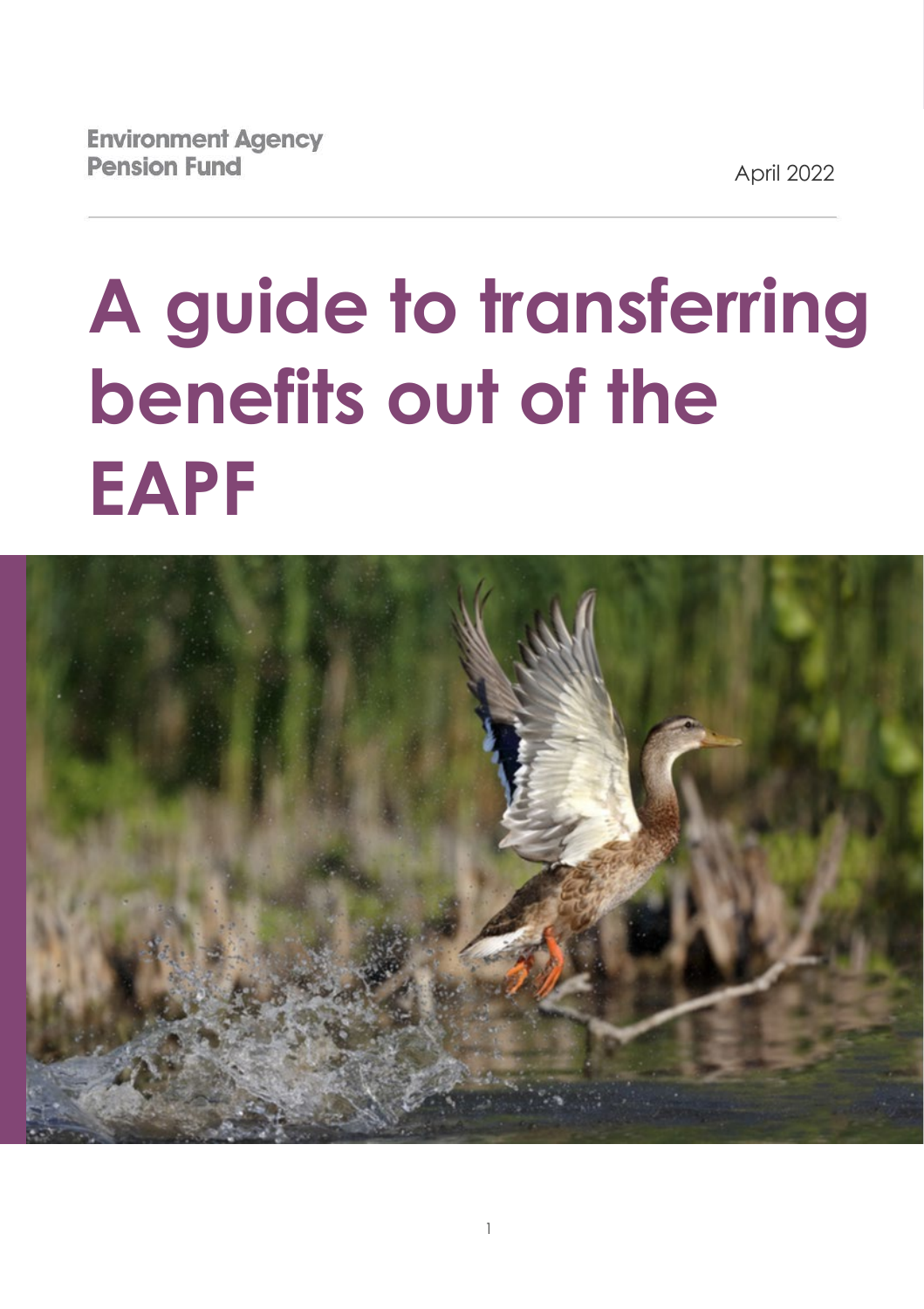# **About this guide**

The Environment Agency Pension Fund (EAPF) is part of the Local Government Pension Scheme (LGPS) and is governed by the LGPS regulations.

This guide is for all employees who have left the LGPS, have taken up a new pension arrangement and wish to consider transferring their EAPF benefits into their new arrangement.

## **Introduction**

If you leave the LGPS without becoming entitled to immediate payment of your pension, your options will be to:

- Keep your benefits in the EAPF (known as deferred benefits)
- Transfer your benefits to a registered (i.e. approved by HMRC) pension scheme

If you elect to transfer, the EAPF will pay a cash equivalent transfer value (CETV) to your new pension provider. Payment of a CETV will discharge all EAPF pension liabilities and no further benefits will be due to you from the EAPF.

If you decide to keep your benefits deferred, or you do not immediately enter into a new pension arrangement, you will have a right to a CETV up to 1 year before your normal pension age<sup>1</sup>. You cannot transfer your pension once payment of your benefits has started.

# **Can I transfer my benefits out of the LGPS?**

You can transfer your benefits to a registered pension scheme depending on your new scheme's rules and whether they are able to accept it.

Other schemes that you may consider transferring your deferred LGPS benefits to include:

- Another LGPS fund in England andWales
- Another public service pension scheme (including the LGPS in Scotland, Northern Ireland or Isle of Man)
- A non-LGPS scheme such as an occupational scheme, a stakeholder scheme or a personal pension
- An overseas scheme (subject to HMRC approval)

These options are dealt with in more detail in the following pages.

If you're considering transferring your benefits to another scheme, you should always seek independent financial advice. Remember, your EAPF pension:

- Increases each year in line with the cost of living
- Can be taken voluntarily from age 55 if you've left your EAPF employment
- Can be taken at any age on the grounds of ill health
- May provide a death grant for your next of kin or nominated beneficiary if you die before age 75
- May provide dependant's pensions for your spouse, civil partner, cohabiting partner and eligible children

<sup>1</sup> Depending on when you left the EAPF, your normal pension age (NPA) may be between age 60 and 65, age 65 or your state pension age and may vary for different parts of your membership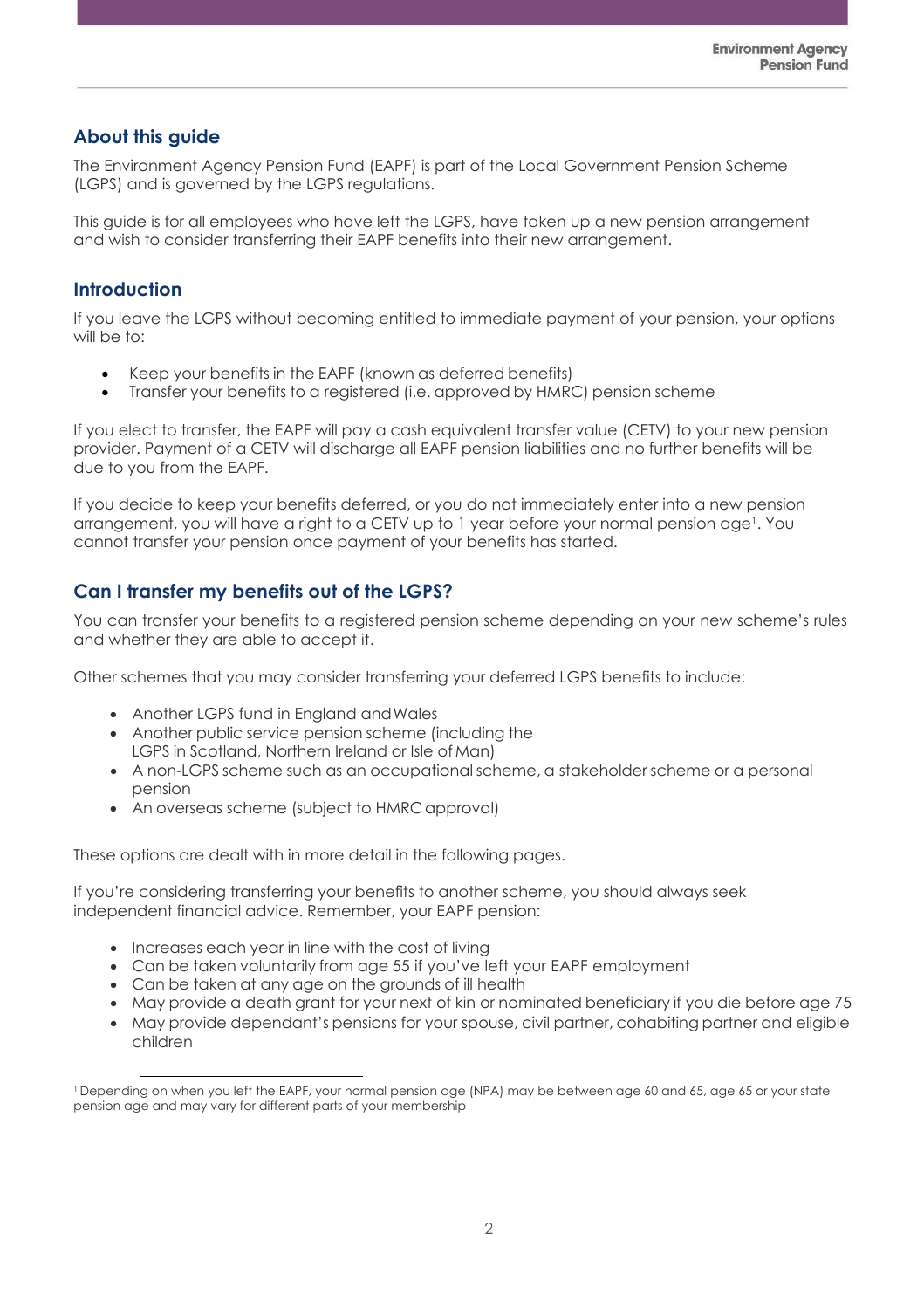## **Transferring to another LGPS fund in England and Wales**

If you take up employment which offers you further membership of the LGPS in England and Wales, you'll generally have an option to transfer your deferred EAPF benefits into your new LGPS fund. This should normally be completed within 12 months of the date you rejoin the LGPS but your new employer may be able to extend this.

In some circumstances, transfers of previous LGPS rights will be carried out automatically, while the benefits purchased by the transfer will depend on when you left the scheme, and whether you had a continuous break of more than 5 years between leaving one public service pension scheme and joining another (referred to as a 'disqualifying break'); please see 'table 1' on page 4 of this guide for further information.

Please note that, if you opted out of the EAPF on or after 11 April 2015 to create a deferred benefit, it cannot be combined with any future LGPS membership (even if you later rejoin the LGPS in the same or a new LGPS employment).

#### **Transferring to another public service pension scheme (including but not limited to the LGPS in Scotland or Northern Ireland)**

Most public service pension schemes, including the LGPS, are members of a transfer 'club', which ensures that you'll get equivalent pension benefits in another 'club' scheme if you transfer your benefits within 12 months of the date you first join your new scheme (a 'club transfer').

If you take up employment with another public service pension scheme, other than the LGPS in England and Wales, then the transfer will give you an equivalent benefit in your new public service pension scheme as you previously had in the EAPF, providing the following criteria is met:

- The period between stopping contributing membership of the EAPF and joining another public service pension scheme is 5 years or less; and
- The election to transfer is received by the new public service pension scheme within 12 months of you first becoming a contributing member of the scheme in your new employment.

'Equivalent benefits' doesn't necessarily mean that you'll be credited with the same amount of membership or pension. Differences in retirement ages and scheme design could reduce or increase the amount of membership or pension which is credited to you following a transfer.

Although a club transfer may often be beneficial to you, this is not always the case especially if you've taken a large pay cut on joining your new scheme and you don't expect to make up the difference before retirement.

In deciding whether to transfer, you may also wish to compare the dates on which you can voluntarily draw the pension from each scheme and how any dependant's benefits would be calculated following your death as these may be different.

If you do decide to transfer your benefits, and you meet the 'club' transfer criteria, your pre 1 April 2014 membership will be linked to your final pay when you leave your new employment and so any future promotions or pay increases could significantly increase the value of all of your benefits.

If you wish to investigate the transfer of your EAPF pension to another public service pension scheme, you should contact your new pension provider. If you don't elect to transfer within 12 months of becoming eligible to join your new employer's scheme, the club rules won't apply.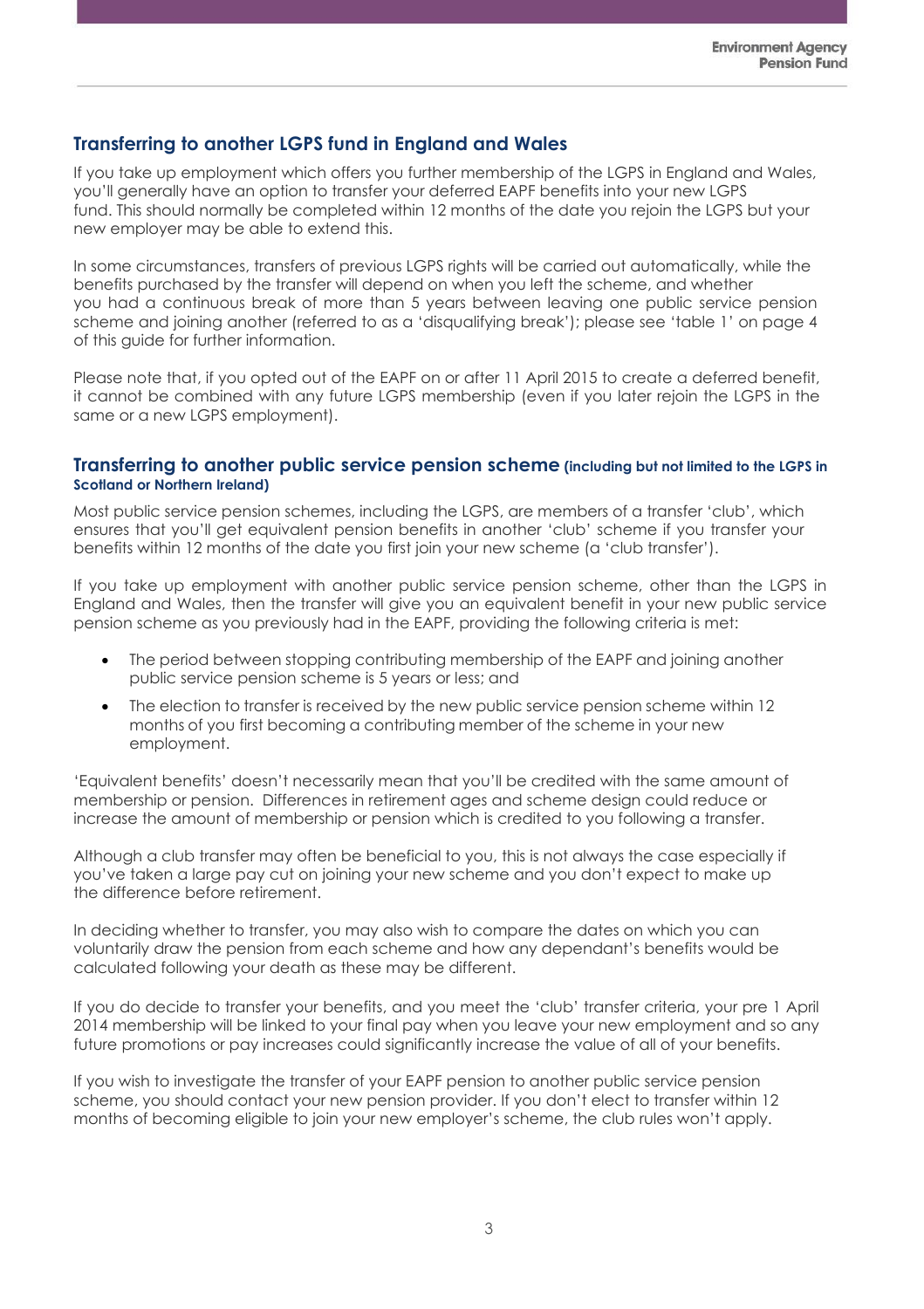#### **Transferring to any other pension scheme**

Some occupational schemes are 'defined benefit' schemes and your EAPF benefits will buy additional membership or pension in these schemes, depending on the new scheme rules.

However, the majority of other schemes are called 'defined contribution' or 'money purchase' schemes and are dependent on the amount of money you've saved, which is generally used to buy an annuity on retirement, subject to the new scheme rules.

If you have another pension scheme which is able to accept the transfer such as a stakeholder or personal pension, the CETV will be paid to your new fund and will be invested alongside your other savings. When you retire, your pension may be paid as an annuity or even as a cash lump sum, subject to your new scheme rules.

Please note that, depending on the capital value of your EAPF benefits, restrictions on transferring out of the EAPF may apply. Please see the section on 'Freedom & Choice' for more details.

#### **An overseas scheme**

You may be able to transfer your pension to an overseas scheme, as long as it is a Qualified Registered Overseas Pension Scheme (QROPS) which has been approved by HM Revenue & Customs (HMRC).

**A list of some of the QROPS schemes can be found at www.hmrc.gov.uk/pensionschemes/qrops-list.htm**

### **'Freedom & Choice' from 6 April 2015**

Some significant changes in the pensions sector became effective from 6 April 2015, namely that a person who has reached normal minimum pension age (currently age 55) may draw their entire pension benefits from a money purchase arrangement as a cash lump sum. This is not possible under the LGPS (a defined benefit arrangement), so some members may be thinking of:

- Transferring their EAPF benefits to a money-purchase arrangement (such as a personal pension scheme);and
- Following completion of the transfer, drawing the whole of their transferred EAPF benefits as a cash lump sum

Although the above action is permitted, giving up your right to annual pension in exchange for a cash lump sum is an extreme measure. If the capital value of your EAPF benefits is more than £30,000, you're required by law to seek independent financial advice from a registered independent financial adviser before the transfer can proceed.

Please see the section 'Can I transfer out of the LGPS' for a detailed list of the things you'd be giving up if you chose to transfer out of the LGPS.

Unfortunately, the 'Freedom & Choice' changes have led to an increase in the number of pension 'scams' that are aimed at people approaching retirement. More details on this can be found in the section 'Pension Liberation Schemes & other scams' below.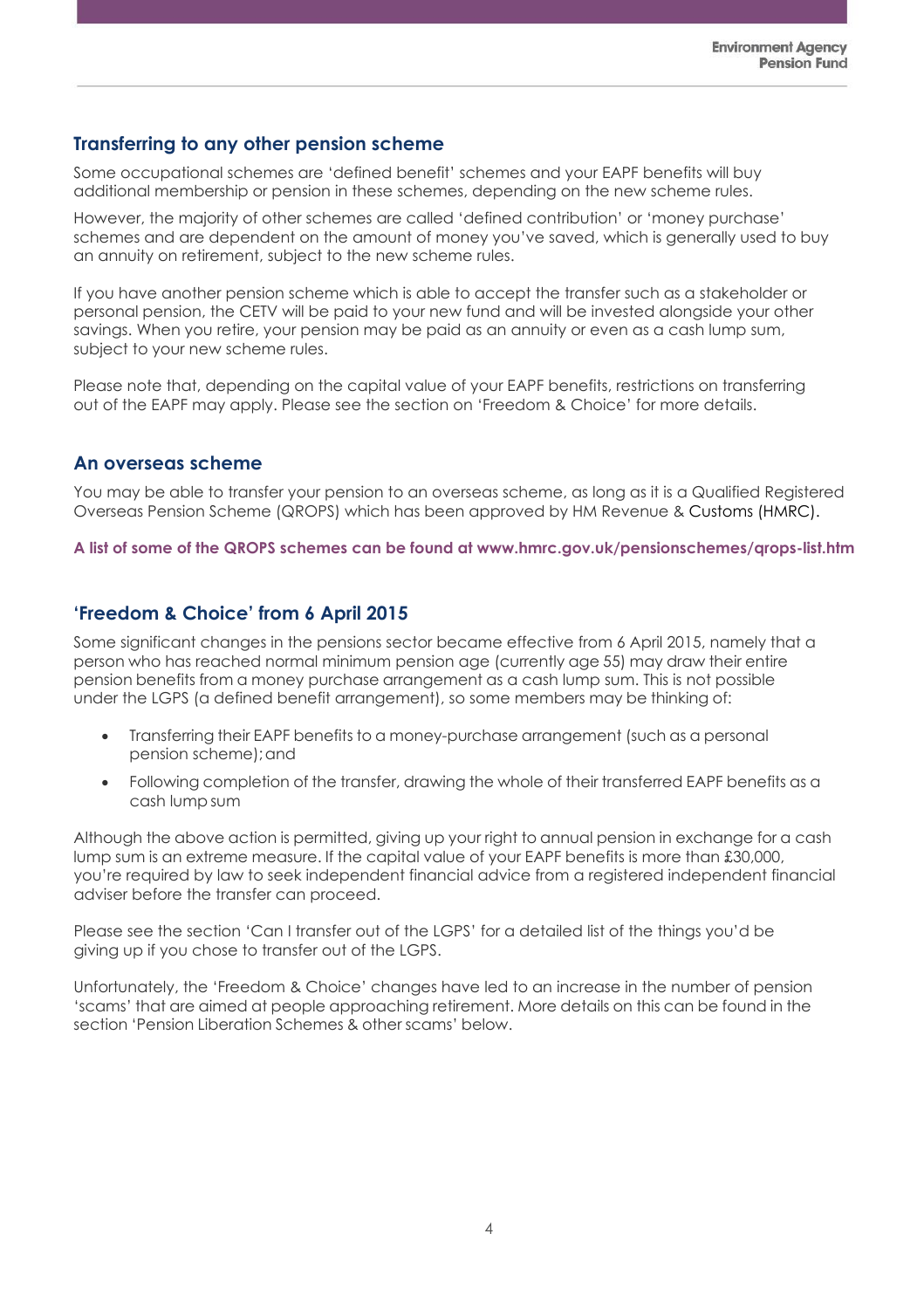# **Pension Liberation Schemes & other scams**

There are organisations that offer to convert the entire pension benefits of people under normal minimum pension age into a cash lump sum before retirement. These offers may say that it's possible using a legal loophole, but this is not true, it's against the law. Only members who have reached normal minimum pension age or who have less than 12 months to live may do this, providing they first transfer to a money purchase pension scheme or their scheme rules allow a serious ill health commutation. Please see the section on 'Freedom & Choice' above for more details.

Criminals can only do this by tricking your employer's scheme into thinking it is transferring your money into another genuine pension scheme. These schemes often take a large percentage of the transfer value in commission and then HMRC will ask you to pay large tax charges which will leave you with very little money and no pension on retirement.

In addition, scammers are also targeting pension savers with promises of one off investments, pension loans or upfront cash. Most of these are bogus. Pension scam models are also changing. Many scammers are directing members to transfer into single member occupational schemes in an attempt to escape scrutiny.

For more details on pension liberation, visit [www.thepensionsregulator.gov.uk/regulate-and](http://www.thepensionsregulator.gov.uk/regulate-and-enforce/pension-liberation.aspx)**[enforce/pension-liberation.aspx](http://www.thepensionsregulator.gov.uk/regulate-and-enforce/pension-liberation.aspx)**

# **Additional Voluntary Contributions (AVCs)**

If you've paid into the in-house AVC fund, your options before 6 April 2015 depended on what you decided to do with your main scheme benefits. However, since 6 April 2015, your in-house AVC may be transferred out to another pension scheme, even if you decide to keep your main scheme benefits in the EAPF. If you transfer your in-house AVC to any other scheme, your investment options will depend on your new scheme rules.

Please note that the time restrictions for transferring, which are outlined in our 'Introduction', do not apply to in-house AVCs. An in-house AVC may be transferred to another pension scheme, even if the member is within 12 months of their normal pension age (NPA).

### **How do I transfer my benefits?**

If you wish to investigate a transfer of your pension to another fund, you should contact your new pension provider who'll give you a full quotation detailing what your EAPF benefits will buy you, together with further information on which you'll be able to base your decision.

**You shouldn't make a final decision on the transfer until you've read and understood this information.** You should consider taking advice if you're unsure about whether a transfer is in your best interest.

### **Who can help me?**

We're unable to offer you any advice to help you in making your decision on whether to transfer but we'll provide you with information on which to base your decision including a full quotation. You can get advice from an independent financial adviser (IFA) and **[details of how to contact a](https://www.moneyhelper.org.uk/en/getting-help-and-advice/financial-advisers/choosing-a-financial-adviser)  [local adviser can be found at www.moneyhelper.org.uk](https://www.moneyhelper.org.uk/en/getting-help-and-advice/financial-advisers/choosing-a-financial-adviser)**

MoneyHelper is an independent non-profit organisation that provides free information, advice and guidance on the whole spectrum of pensions, including state, company, personal and stakeholder schemes.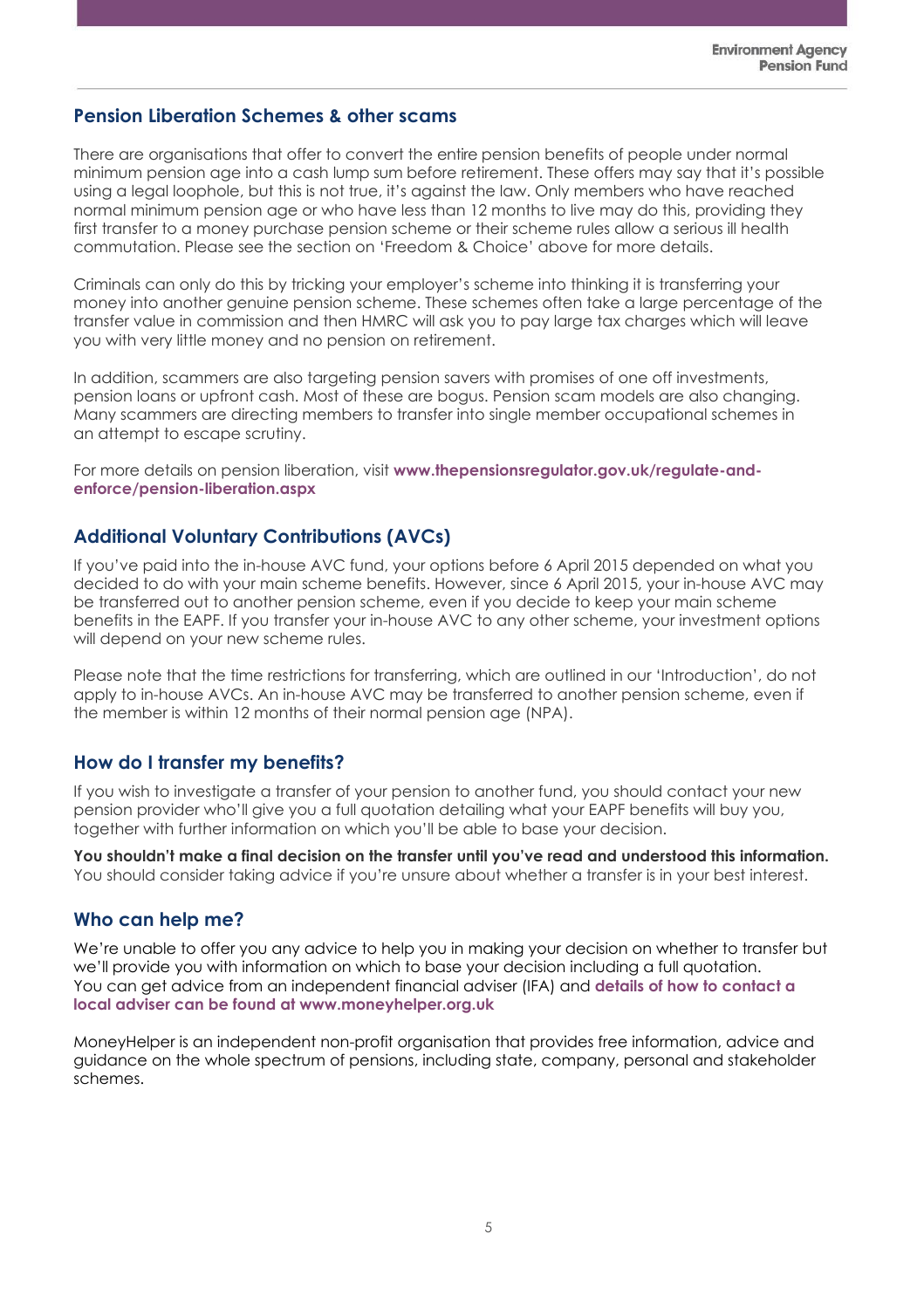# **Overview and things to consider**

Table 1 provides an overview of the rules on transferring from the EAPF to another LGPS fund, as well as the benefits purchased by such a transfer.

Table 2 provides a number of things to consider when making a decision as to whether to combine previous EAPF rights or transfer from the EAPF into another LGPS fund.

| Table 1 - Overview of the transfer rules and the benefits purchased by a transfer out of the EAPF into<br>another LGPS fund in England & Wales |                                                                                                                                                                                   |                                                                                                                                                  |                                                                                                                                                                                                                                          |  |
|------------------------------------------------------------------------------------------------------------------------------------------------|-----------------------------------------------------------------------------------------------------------------------------------------------------------------------------------|--------------------------------------------------------------------------------------------------------------------------------------------------|------------------------------------------------------------------------------------------------------------------------------------------------------------------------------------------------------------------------------------------|--|
| <b>Previous pension</b><br>rights                                                                                                              | <b>Between leaving</b><br>the EAPF and<br>rejoining the LGPS,<br>do you have a<br>break of 5+ years<br>when you weren't<br>contributing to a<br>public service<br>pension scheme? | Are benefits transferred<br>automatically?                                                                                                       | <b>Benefits purchased by transfer</b>                                                                                                                                                                                                    |  |
| <b>LGPS</b><br>membership-<br>contributing<br>membership<br>stopped on or<br>after 1 April 2014                                                | Yes                                                                                                                                                                               | Yes - though if you don't<br>want the transfer to<br>proceed, you must elect<br>within 12 months of<br>joining to keep your<br>benefits separate | Fixed amount of pension -<br>revalued each year by Treasury<br>Orders during contributory<br>membership                                                                                                                                  |  |
|                                                                                                                                                | <b>No</b>                                                                                                                                                                         | Yes - though if you don't<br>want the transfer to<br>proceed, you must elect<br>within 12 months of<br>joining to keep your<br>benefits separate | Pre 1 April 2014 membership -<br>day-for-day membership, linked<br>to final pay on leaving.<br>Post 31 March 2014<br>membership - fixed amount of<br>pension, revalued each year<br>by Treasury Orders during<br>contributory membership |  |
| <b>LGPS</b><br>membership-<br>contributing<br>membership<br>stopped before 1<br>April 2014                                                     | Yes                                                                                                                                                                               | No - you must elect<br>within 12 months of<br>joining if you want a<br>transfer to proceed                                                       | Fixed amount of pension -<br>revalued each year by Treasury<br>Orders                                                                                                                                                                    |  |
|                                                                                                                                                | <b>No</b>                                                                                                                                                                         | No - you must elect<br>within 12 months of<br>joining if you want a<br>transfer to proceed                                                       | You may choose between:<br>Day-for-day<br>$\bullet$<br>membership, linked to<br>final pay on leaving; or<br>Fixed amount of pension,<br>$\bullet$<br>revalued each year by<br>Treasury Orders during<br>contributory<br>membership       |  |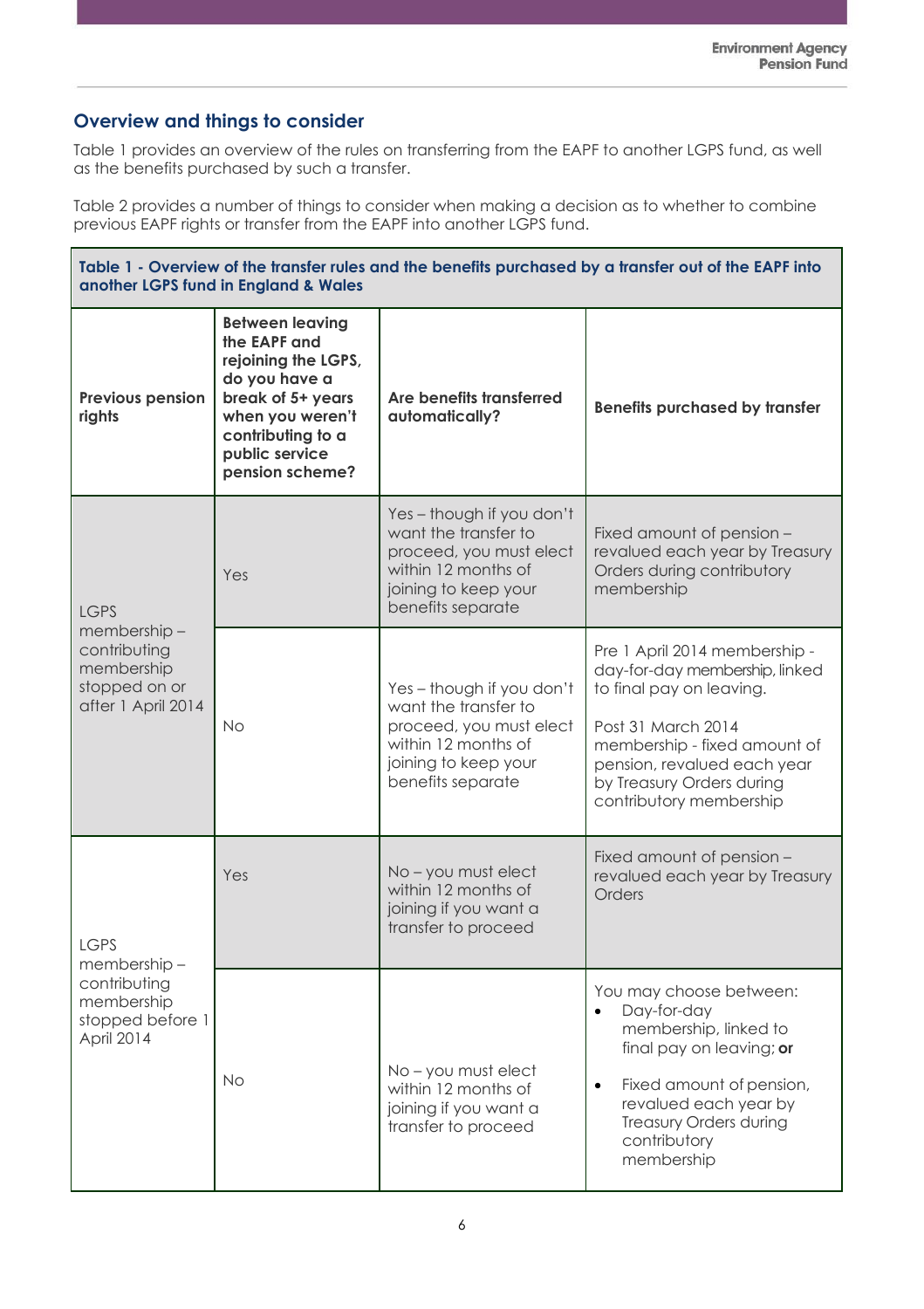| Table 2 - Some things to consider before deciding to combine previous EAPF pension rights with<br>another LGPS fund in England and Wales.                                                                                                                                                                 |                                                                                                                                                                                                                                                                                                                                                                                                                                              |  |  |
|-----------------------------------------------------------------------------------------------------------------------------------------------------------------------------------------------------------------------------------------------------------------------------------------------------------|----------------------------------------------------------------------------------------------------------------------------------------------------------------------------------------------------------------------------------------------------------------------------------------------------------------------------------------------------------------------------------------------------------------------------------------------|--|--|
| Not combining - leaving benefits deferred in<br>your previous fund                                                                                                                                                                                                                                        | Combining with your new membership                                                                                                                                                                                                                                                                                                                                                                                                           |  |  |
| Your pre 1 April 2014 deferred benefits<br>(including dependant's benefits<br>payable on your death) will remain<br>linked to the final pay you received<br>when you left the EAPF and it will<br>continue to be increased in line with the<br>cost of living.                                            | Pre 1 April 2014 benefits (including dependant's<br>benefits payable on your death) will be<br>calculated using the final pay when you leave<br>your new employment.                                                                                                                                                                                                                                                                         |  |  |
| You'll keep any '85 year rule' <sup>2</sup> protection<br>you have on your deferred pension.<br>All or part of your benefits within the EAPF<br>may be reduced if taken before your Normal<br>Pension age (NPA) which is the later of age<br>65 or state pension age.                                     | If you have 85 year rule protections, the<br>protections are extended to cover benefits from<br>your new employment.<br>However, if there is a break between your<br>periods of membership, some of the notional<br>membership will be lost and you may suffer<br>greater reductions to the benefits from your<br>deferred membership, than would have been<br>the case if you had decided not to combine, if<br>you retire before your NPA. |  |  |
| If you have to retire due to ill health, you'll<br>need to apply to your new employer and to<br>your former EAPF employer (via Capita) for<br>payment of your current and deferred<br>pensions respectively. This may mean that<br>you have to undergo separate medical<br>assessments for each employer. | You'll only have to apply to your new fund for<br>payment of your combined benefits on the<br>grounds of ill health.                                                                                                                                                                                                                                                                                                                         |  |  |
| If you die in service, your beneficiaries will<br>receive a death grant based on the greater<br>of:<br>3 or 5 x your deferred pension <sup>3</sup> ; or<br>3 x pensionable pay from your<br>new employment.                                                                                               | If you die in service, your beneficiaries will receive<br>a death grant of 3 x your pensionable pay with<br>your employer.                                                                                                                                                                                                                                                                                                                   |  |  |

<sup>2</sup> The '85 year rule' applies to members who have LGPS membership which was built up before 1 October 2006 (either continuous membership or membership which has been combined with the member's current contributing membership) and whose total membership in whole years plus their age in whole years adds up to 85 before they reach the age of 65. If these members take payment of their pension before age 65 they will have smaller reductions to all or some of their benefits. <sup>3</sup> The multiplier varies depending on your date of leaving